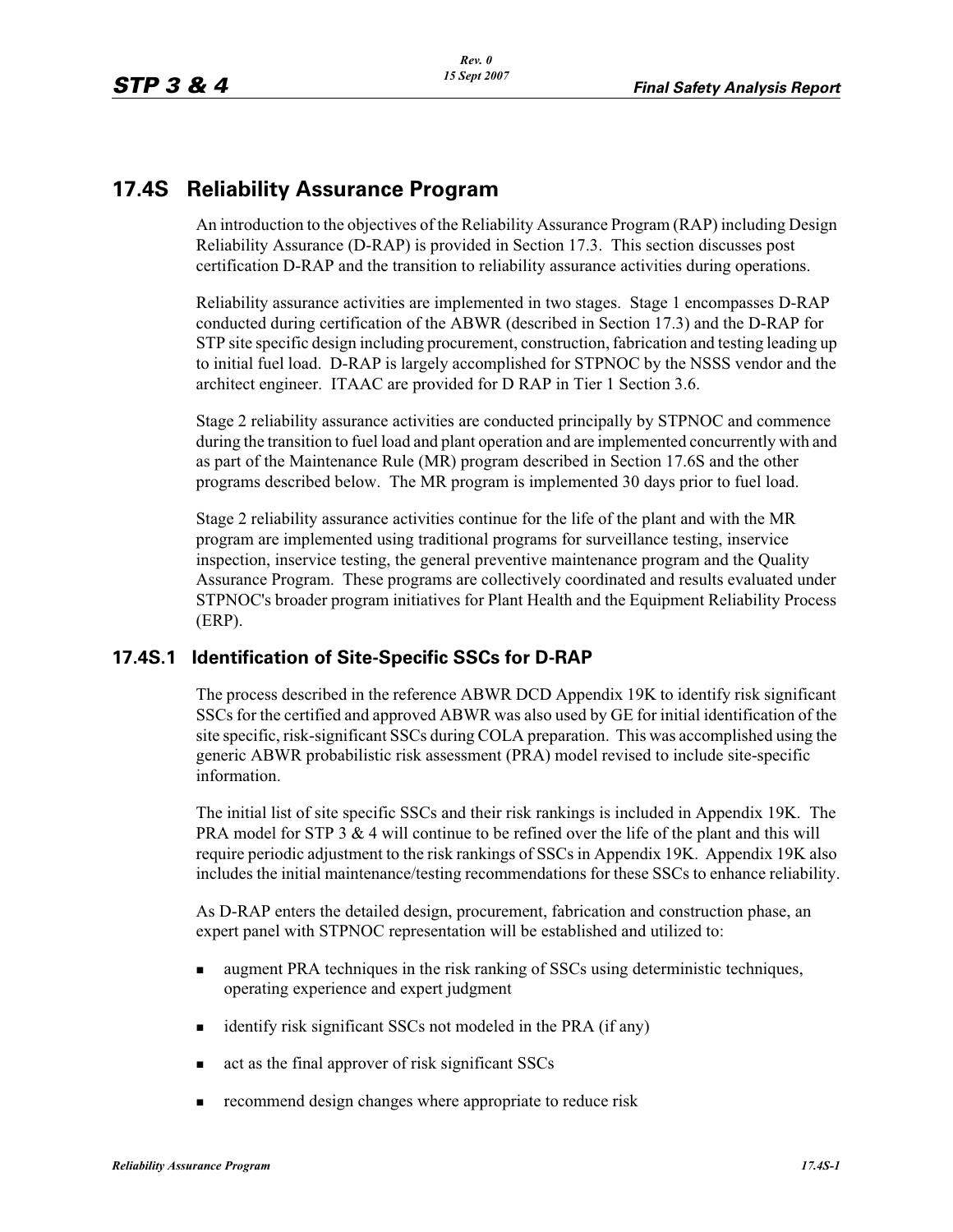- revise/adjust recommend operations phase maintenance/testing activities for risk significant SSCs described in Appendix 19K
- designate and chair NSSS and Architect engineer working groups as necessary to assist in accomplishing the objectives of the expert panel
- review and approve the recommendations of the working groups
- assess the overall station risk impact due to SSC performance and all implemented riskinformed programs (including D-RAP) after each plant-specific data update of the PRA.

The expert panel is made up of members with diverse backgrounds in engineering, operations, maintenance, risk and reliability analysis, operating experience and work control. During the detailed design phase of D-RAP, each major engineering organization performing detailed design will be represented on the panel (or working groups) as deemed necessary. The composition of the panel will change during the period leading up to fuel load and operations. The panel will continue to function during operations for the life of the plant.

## **17.4S.1.1 Organization**

#### **17.4S.1.1.1 Program Formulation and Organizational Responsibilities**

As the ABWR design certification applicant, General Electric (GE) was initially responsible for formulating D-RAP (Reference 1). This initial formulation is retained (unchanged) in Section 17.3 and the results of implementation during certification are provided in DCD Appendix 19K.

STPNOC's overall organization for STP  $3 \& 4$  is described in Part II, Section 1 of the Quality Assurance Program Description (QAPD). In a manner analogous to formulation of the QAPD, STPNOC's Vice President, Oversight and Regulatory Affairs, is responsible for formulating the STP 3 & 4 reliability assurance activities as described herein.

D-RAP is fundamentally an engineering program. STPNOC's Vice President, Engineering and Construction, retains responsibility for reliability assurance activities during design and construction even though implementation will reside principally with GE and other STPNOC contractors responsible for completion of detailed design and the development of engineering and procurement specifications. STPNOC has delineated D-RAP requirements expected of the Plant Designer including participation on the expert panel. The organizational relationships of STPNOC and STPNOC's contractors are further described in Section 1.8 of the QAPD. The response to COL License information item 19.26 also discusses Organization and Staffing to oversee design and construction.

For stage 2, the organizational emphasis will shift from Engineering and Construction to Systems Engineering and Maintenance Engineering. Design engineering will continue to play a role in maintaining the Master Equipment Database (see 17.4S.1.2.1), configuration control and application of the design change process if necessary to improve SSC reliability.

The Expert Panel is composed of a Chairman and additional senior level managers as designated by the President and Chief Executive Officer. The Expert Panel membership may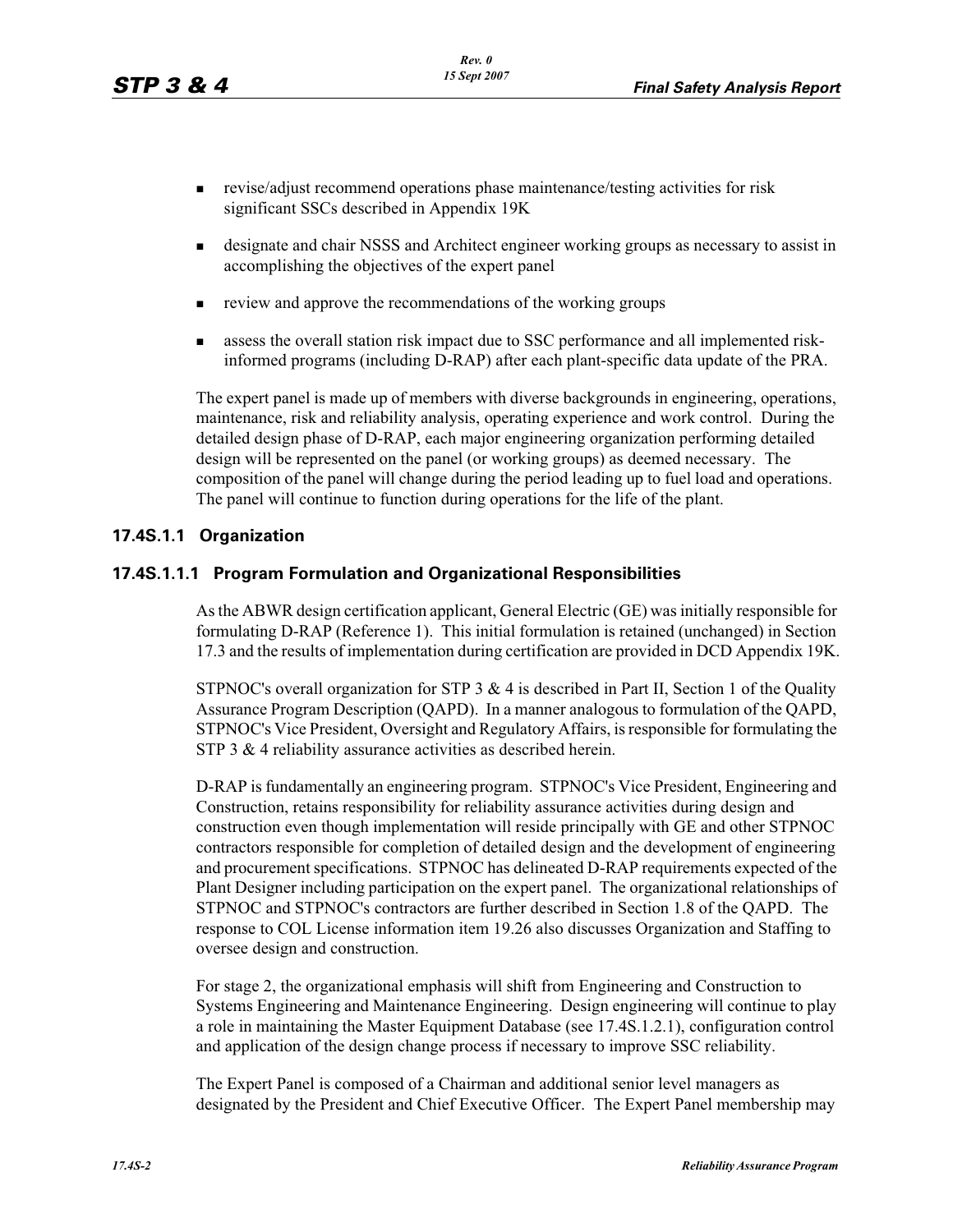be augmented as determined by the President and Chief Executive Officer. Any change to the Expert Panel membership requires approval of the President and Chief Executive Officer.

The Risk and Reliability Analysis organization maintains representation on the expert panel and has major input to determinations that SSCs are maintaining performance levels consistent with PRA model assumptions over the life of the plant. Risk and Reliability Analysis reports to the Vice President, Oversight and Regulatory Affairs who maintains organizational independence and when necessary has unfettered access to STPNOC's CEO and the Board of Directors in all matters related to quality assurance.

#### **17.4S.1.1.2 Reliability Assurance Interface Coordination**

Reliability assurance activity interface issues are coordinated through the expert panel since the organizations involved have representation on the panel. Specific interface responsibilities of the panel members are detailed in a controlling procedure. These interface responsibilities include the following:

- - The Plant Designer panel member maintains the design interface to ensure that any proposed design changes that involve risk significant SSCs modeled in the PRA are identified and periodically reviewed with the expert panel at a frequency determined by the panel.
- - The Plant Designer panel member maintains the design interface to ensure that any proposed changes to the plant PRA model, as identified by STPNOC's Risk and Reliability representative on the expert panel, are appropriately reviewed for design impact and the results of the review appropriately distributed throughout the Plant Designer's and subcontractor's organizations.
- - The Plant Designer panel member coordinates with the design organizations and expert panel members to ensure that significant design assumptions related to equipment reliability are realistic and achievable.
- - The Risk and Reliability Analysis panel member is responsible to inform the panel of changes to the PRA model and advise other panel members on the potential impact of the change on SSC risk rankings, assumed reliability of SSCs for design activities and the need for adjustments to MR.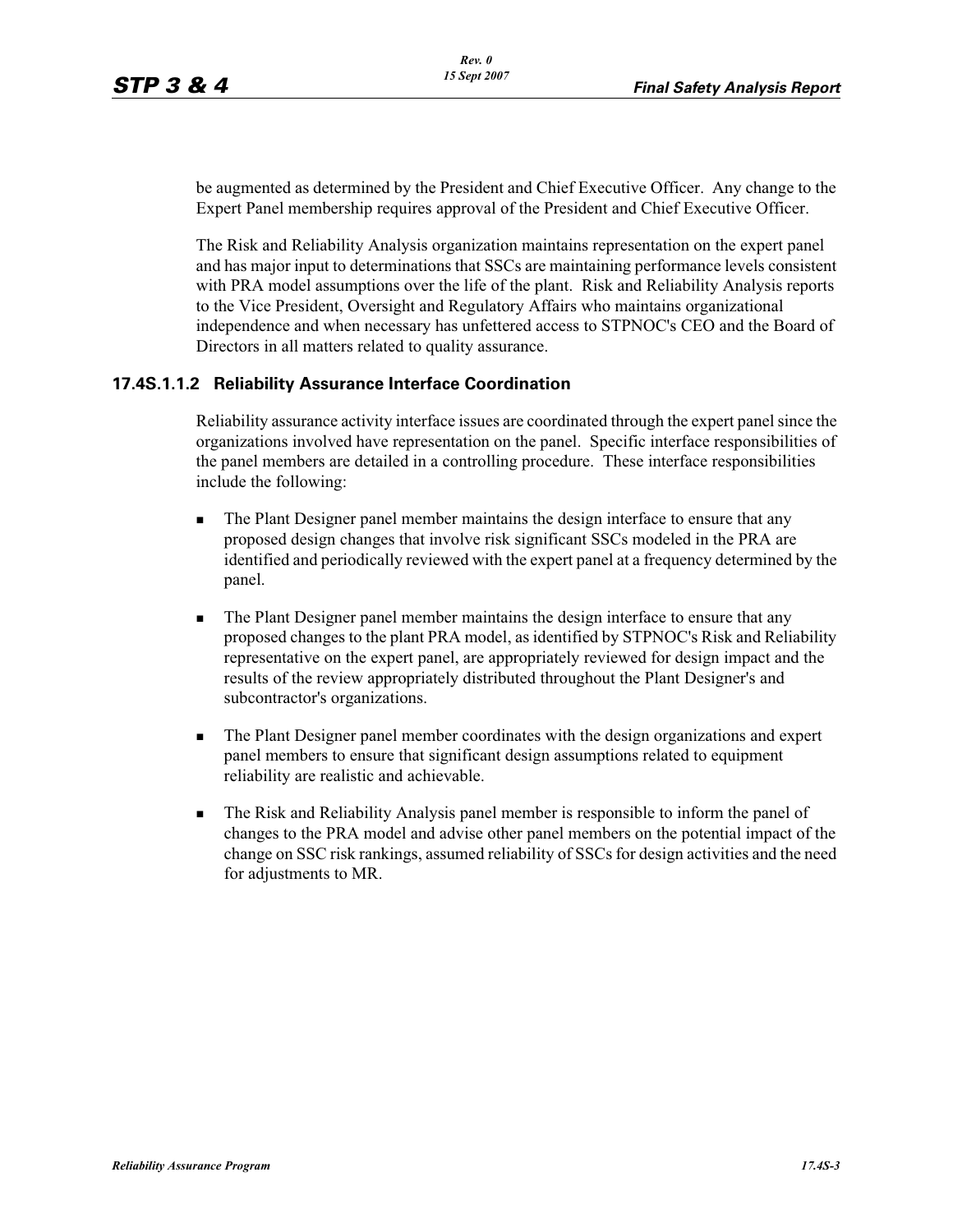## **17.4S.1.1.3 Risk and Reliability Organization Input to the Design Process**

The Risk and Reliability Analysis panel member is responsible to review and concur in design changes involving risk significant SSCs identified by the Plant Designer's expert panel member.

During implementation of the MR program prior to fuel load, responsibility for design and configuration control will transition from the Plant Designer to STPNOC. STPNOC's procedure for Design Change Packages ensures screening of proposed design changes to identify Risk Management review and approval when necessary.

## **17.4S.1.1.4 Risk and Reliability Organization Design Reviews**

The Risk and Reliability Analysis organization's participation in periodic design reviews is principally via the PRA configuration control program that incorporates a feedback process to update the PRA model. These updates fall into two categories:

- - The plant operating update incorporates plant design changes and procedure changes that affect PRA modeled components, initiating event frequencies, and changes in SSC unavailability that affect the PRA model. These changes will be incorporated into the model on a period not to exceed 36 months.
- - The comprehensive data update incorporates changes to plant-specific failure rate distributions and human reliability, and any other database distribution updates (examples would include equipment failure rates, recovery actions, and operator actions). This second category will be updated on a period not to exceed 48 months.

The PRA model may be updated on a more frequent basis.

## **17.4S.1.2 Design Control**

#### **17.4S.1.2.1 Configuration Control of SSCs**

The initial focal point for configuration control as it relates to D-RAP is the list of SSCs and their risk rankings in Appendix 19K. During detailed design for STP 3 & 4, STPNOC will be adopting a process similar to that used in STP 1 & 2 for a Master Equipment Database (MED). During the detailed design phase, populating this data base for the risk significant SSCs identified in Appendix 19K will be performed by the Expert Panel or associated working groups. The MED will be developed and maintained as a source of approved risk information for the station. A high level overview of this process is shown in Figure 17.4S 1.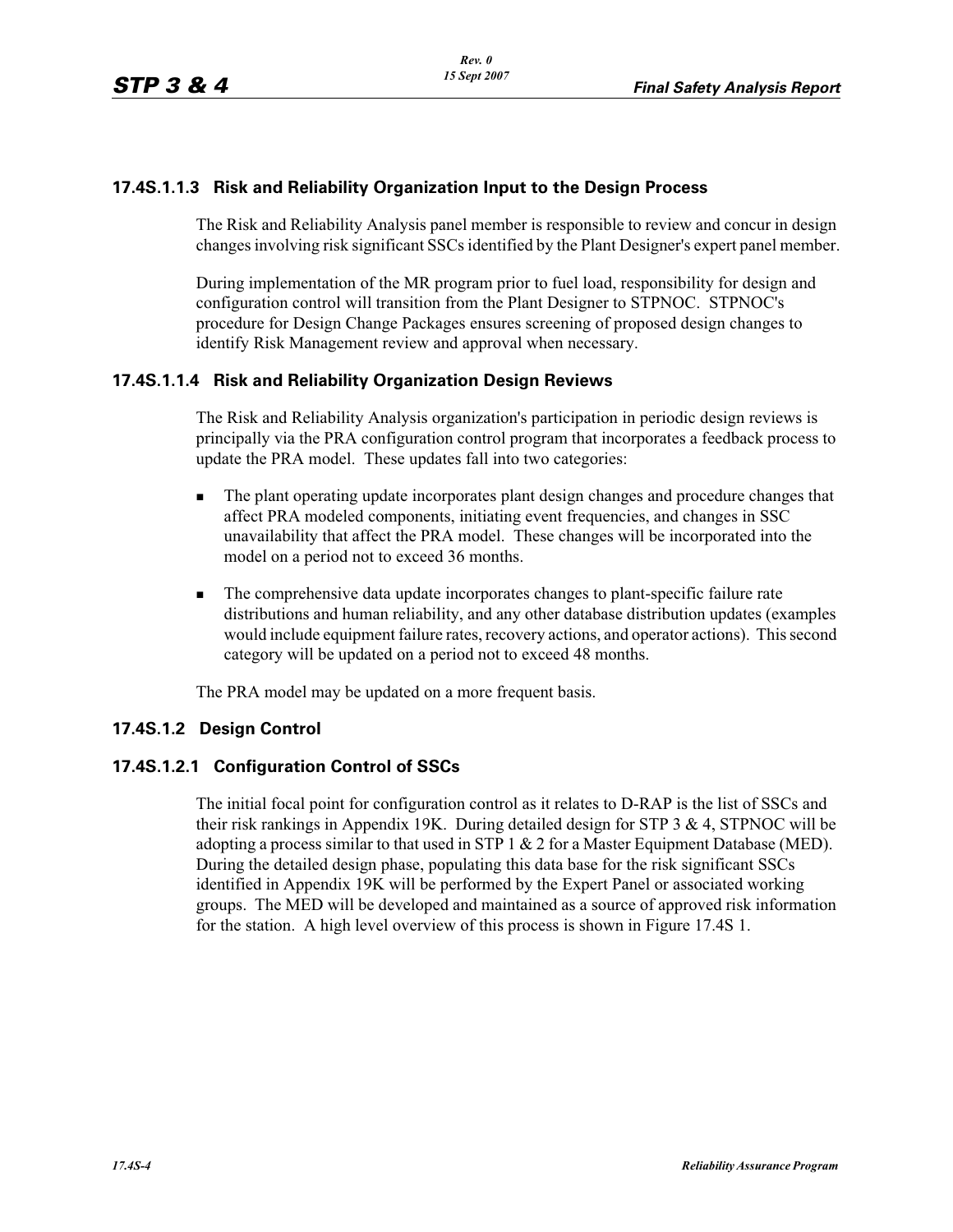### **17.4S.1.2.2 Design Change Feedback**

The design control and change processes provide feedback to the Risk Management organization via identification of components on the MED that are affected by a proposed change. Those affected SSCs with medium or high risk are given additional review in accordance with approved criteria to ensure there is no potential impact to the risk ranking of the affected components. If potential impact is identified then the Risk and Analysis Organization must concur in the change.

#### **17.4S.1.2.3 Design Interface with Risk and Reliability Organization**

Assurance that SSC performance relates to reliability assumptions made in the PRA and deterministic methods for identifying risk significant SSCs is provided by monitoring the performance of SSCs during plant operation and the review and feedback of Operating Experience. This interface occurs through implementation of the Maintenance Rule and the functioning of the expert panel (see Figure 17.4S-1).

As a designed, constructed and operating evolutionary plant, the ABWR has available a wide range of traditional sources for relevant operating information. These include industry and vendor equipment information that are applicable and available to the nuclear industry with the intent of minimizing adverse plant conditions or situations through shared experience. Sources include the NRC (Information Notices and Generic Letters), INPO (EPIX, NPRDS, Operating Events, Significant Event Reports etc.) and vendor documentation and NSSS supplier information.

#### **17.4S.1.2.4 Engineering Design Controls for SSC Identification**

Engineering design controls applied for determining the SSCs within the scope of the RAP are generally those specified in 10 CFR 50, Appendix B, Criterion III, Design Control. These include for example the use of procedures for establishing risk via deterministic methods, proceduralized criteria for PRA risk ranking and independent verification and peer checking of the inputs necessary for utilization (or when necessary modification) of the site specific PRA model.

#### **17.4S.1.2.5 Alternative Design**

The process for proposing changes to the design for risk significant SSCs is proceduralized via STPNOC's Design Change Package process. This process includes the use of a detailed check list to establish the impact of the change on the PRA or deterministic evaluations performed to establish risk for affected SSCs. Changes identified as having an impact on SSCs and their risk rankings require appropriate special or interdisciplinary reviews.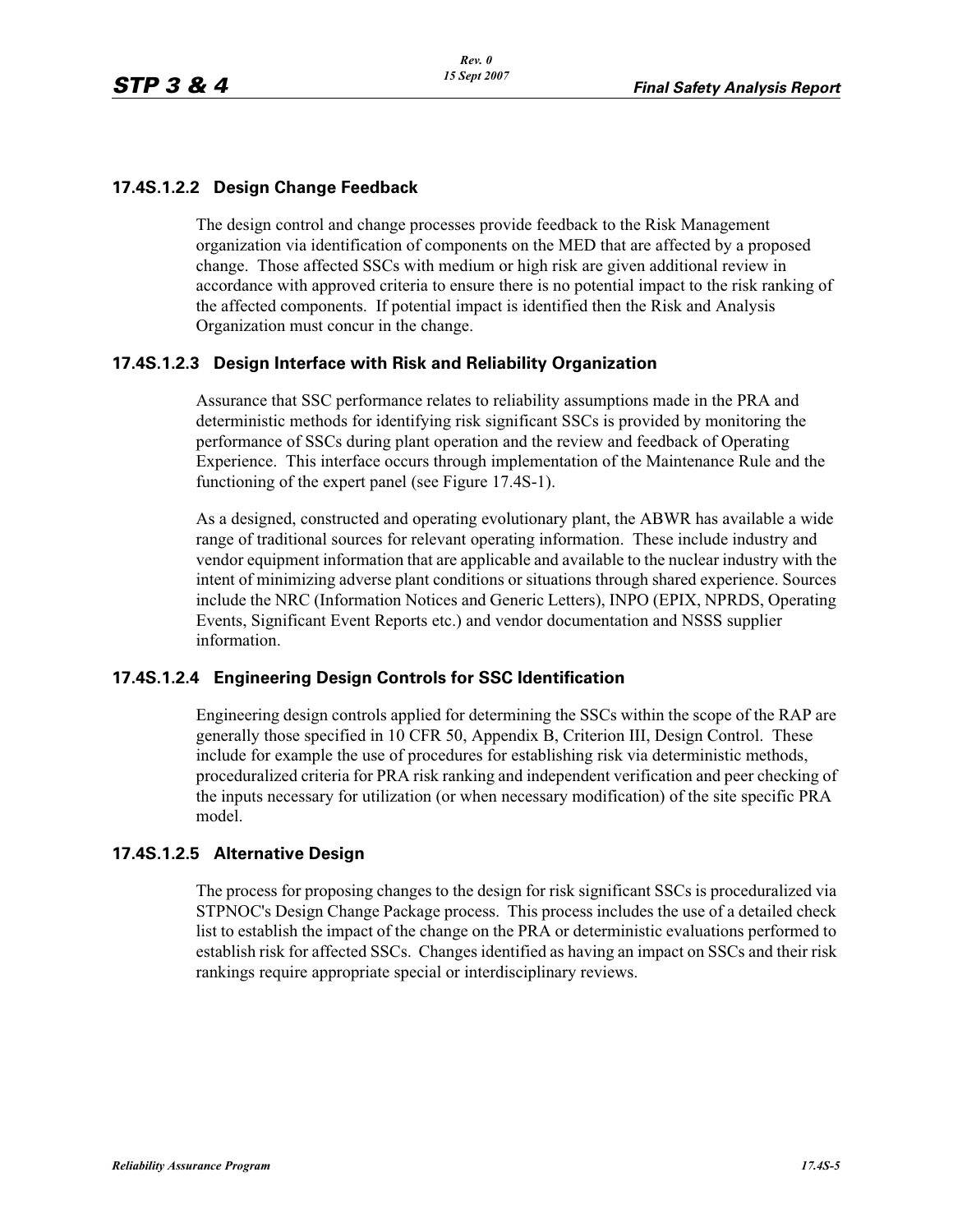### **17.4S.1.3 Expert Panel**

The expert panel and designated working group(s) consist of designated individuals having expertise in the areas of risk assessment, operations, maintenance, engineering, quality assurance, and licensing.

As a minimum, the combined expert panel and working group(s) include at least three individuals with a minimum of five years experience at STP or similar nuclear plants, and at least one individual who has worked on the modeling and updating of the PRA for STP or similar plants for a minimum of three years.

When utilized, expert panel representatives from contractor design organizations are required to have a minimum of three years experience establishing risk rankings for nuclear plant SSCs using PRA or deterministic techniques (which may include Failure Modes and Effects Analysis).

#### **17.4S.1.4 Methods of Analysis for Risk Significant SSC Identification**

As discussed in Section 17.4S.1, the process described in Appendix 19K to identify risk significant SSCs for the certified and approved ABWR was also used by GE for initial identification of the site specific, risk-significant SSCs during COLA preparation.

The STPNOC process for maintaining, revising and when necessary establishing new risk rankings for modified design is based on PRA and deterministic techniques. The process utilized by STPNOC in categorizing components consists of the following major tasks:

- -Identification of functions performed by the subject plant system.
- -Determination of the risk significance of each system function.
- -Identification of the system function(s) supported by that component.
- - Identification of a risk categorization of the component based on probabilistic risk assessment (PRA) insights (where the component is modeled).
- -Development of a risk categorization of the component based on deterministic insights.
- - Designation of the overall categorization of the component, based upon the higher of the PRA categorization and the deterministic categorization.
- -Identification of critical attributes for components determined to be safety/risk significant.

The PRA and deterministic methods are described more fully below (also refer to Figure 17.4S-2).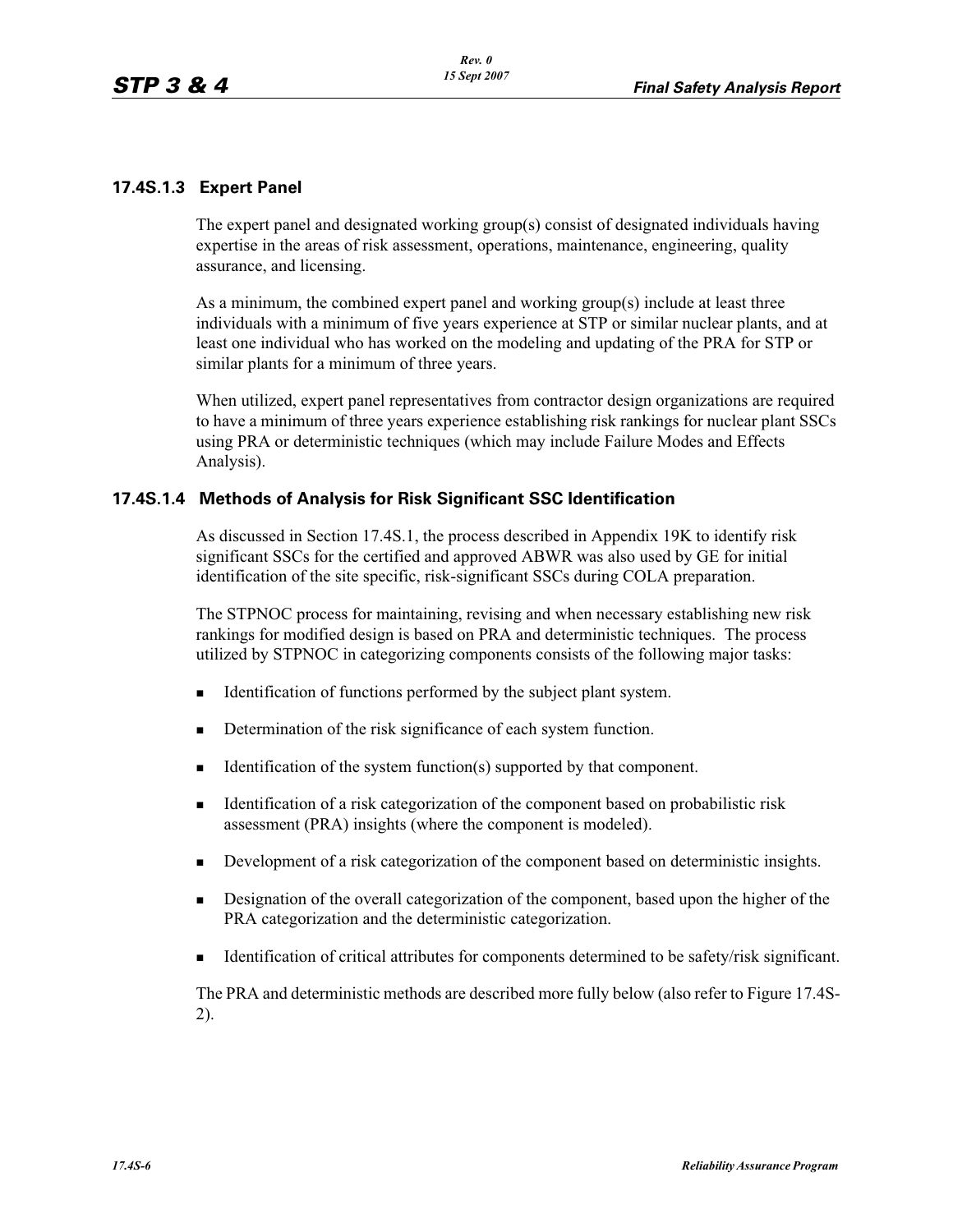#### **17.4S.1.4.1 PRA Risk Ranking**

A component's risk determination is based upon its impact on the results of the PRA. STP's PRA calculates both core damage frequency (CDF) and containment response to a core damaging event, including large early release frequency (LERF). The PRA models internal initiating events at full power, and also accounts for the risk associated with external events. The PRA risk categorization of a component is based upon its Fussell-Vessely (FV) importance, which is the fraction of the CDF and LERF to which failure of the component contributes, and its risk achievement worth (RAW), which is the factor by which the CDF and LERF would increase if it were assumed that the component is guaranteed to fail. Specifically, PRA risk categorization to identify SSCs is based upon the following:

| <b>PRA Ranking</b> | <b>STPNOC Criteria</b>       |
|--------------------|------------------------------|
| Greater than Low   | FV > 0.005                   |
|                    | or RAW $> 2.0$               |
| Low                | $FV < 0.005$ and RAW $< 2.0$ |

#### **17.4S.1.4.2 Deterministic Risk Ranking**

Components are subject to a deterministic categorization process, regardless of whether they are also subject to the PRA risk categorization process. This deterministic categorization process can result in an increase, but not a decrease (from the PRA risk) in a component's categorization.

A component's deterministic categorization is directly attributable to the importance of the system function supported by the component. In cases, where a component supports more than one system function, the component is initially classified based on the highest deterministic categorization of the function supported. In categorizing the functions of a system, five critical questions regarding the function are considered, each of which is given a different weight. These questions and their weight are as follows:

| Question                                                                                                                         | Weiaht |
|----------------------------------------------------------------------------------------------------------------------------------|--------|
| Is the function used to mitigate accidents or transients?                                                                        |        |
| Is the function specifically called out in the Emergency Operating Procedures<br>(EOPs) or Emergency Response Procedures (ERPs)? | 5      |
| Does the loss of the function directly fail another risk-significant system?                                                     |        |
| Is the loss of the function safety significant for shutdown or mode changes?                                                     | 3      |
| Does the loss of the function, in and of itself, directly cause an initiating<br>event?                                          |        |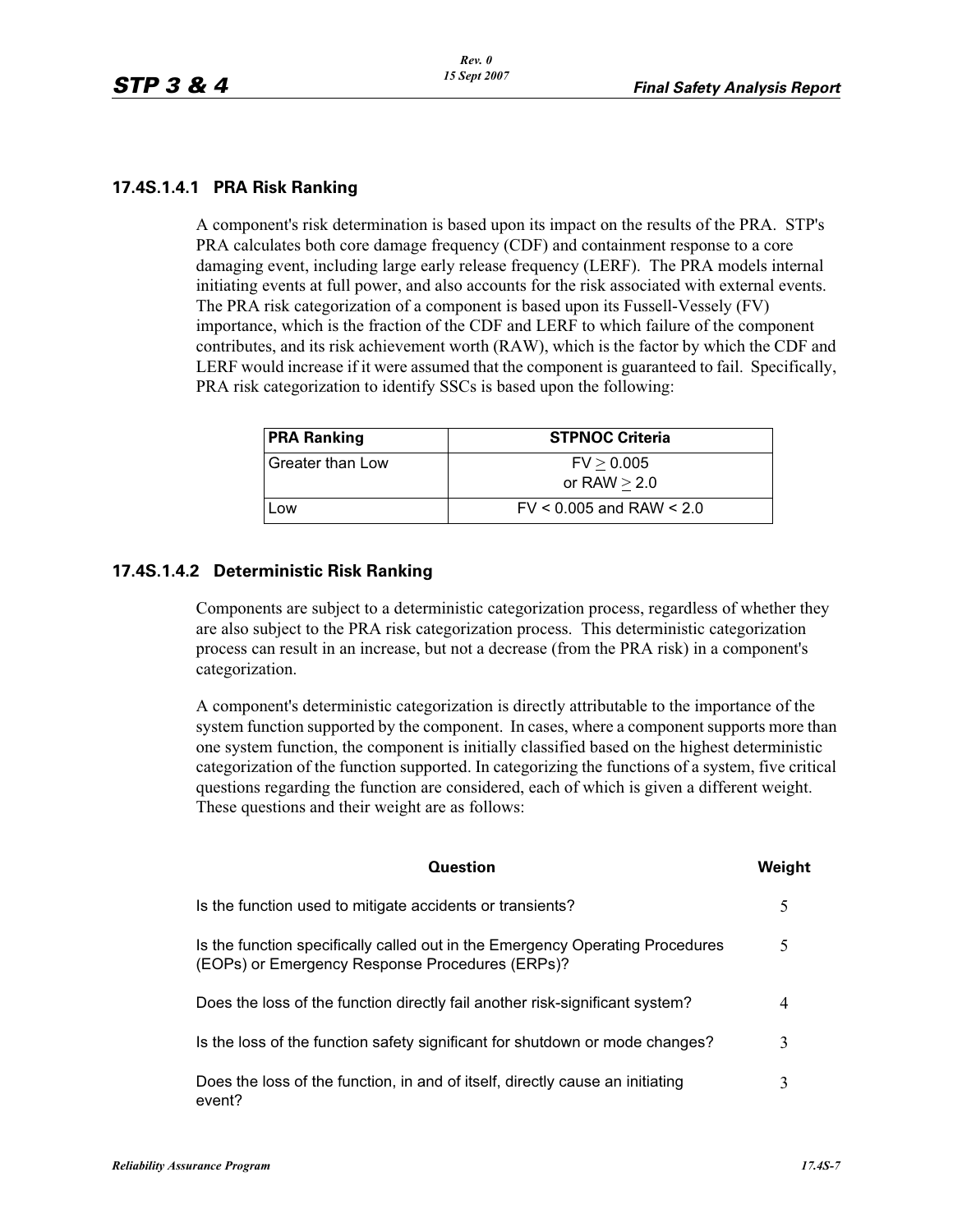Based on the impact on safety if the function is unavailable and the frequency of loss of the function, each of the five questions is given a numerical answer ranging from 0 to 5. This grading scale is as follows:

"0" — Negative response

- "1" Positive response having an insignificant impact and/or occurring very rarely
- "2" Positive response having a minor impact and/or occurring infrequently
- "3" Positive response having a low impact and/or occurring occasionally
- "4" Positive response having a medium impact and/or occurring regularly
- "5" Positive response having a high impact and/or occurring frequently

The definitions for the terms used in this grading scale are as follows:

#### *Frequency Definitions*

- -Occurring Frequently - continuously or always demanded
- -Occurring Regularly - demanded > 5 times per year
- -Occurring Occasionally - demanded 1-2 times per cycle
- -Occurring Infrequently - demanded < once per cycle
- -Occurring Very Rarely - demanded once per lifetime

#### *Impact Definitions*

- - High Impact - a system function is lost which likely could result in core damage and/or may have a negative impact on the health and safety of the public
- - Medium Impact - a system function is lost which may, but is not likely to, result in core damage and/or is unlikely to have a negative impact on the health and safety of the public
- - Low Impact - a system function is significantly degraded, but no core damage and/or negative impact on the health and safety of the public is expected
- - Minor Impact - a system function has been moderately degraded, but does not result in core damage or negative impact on the health and safety of the public
- - Insignificant Impact - a system function has been challenged, but does not result in core damage or negative impact on the health and safety of the public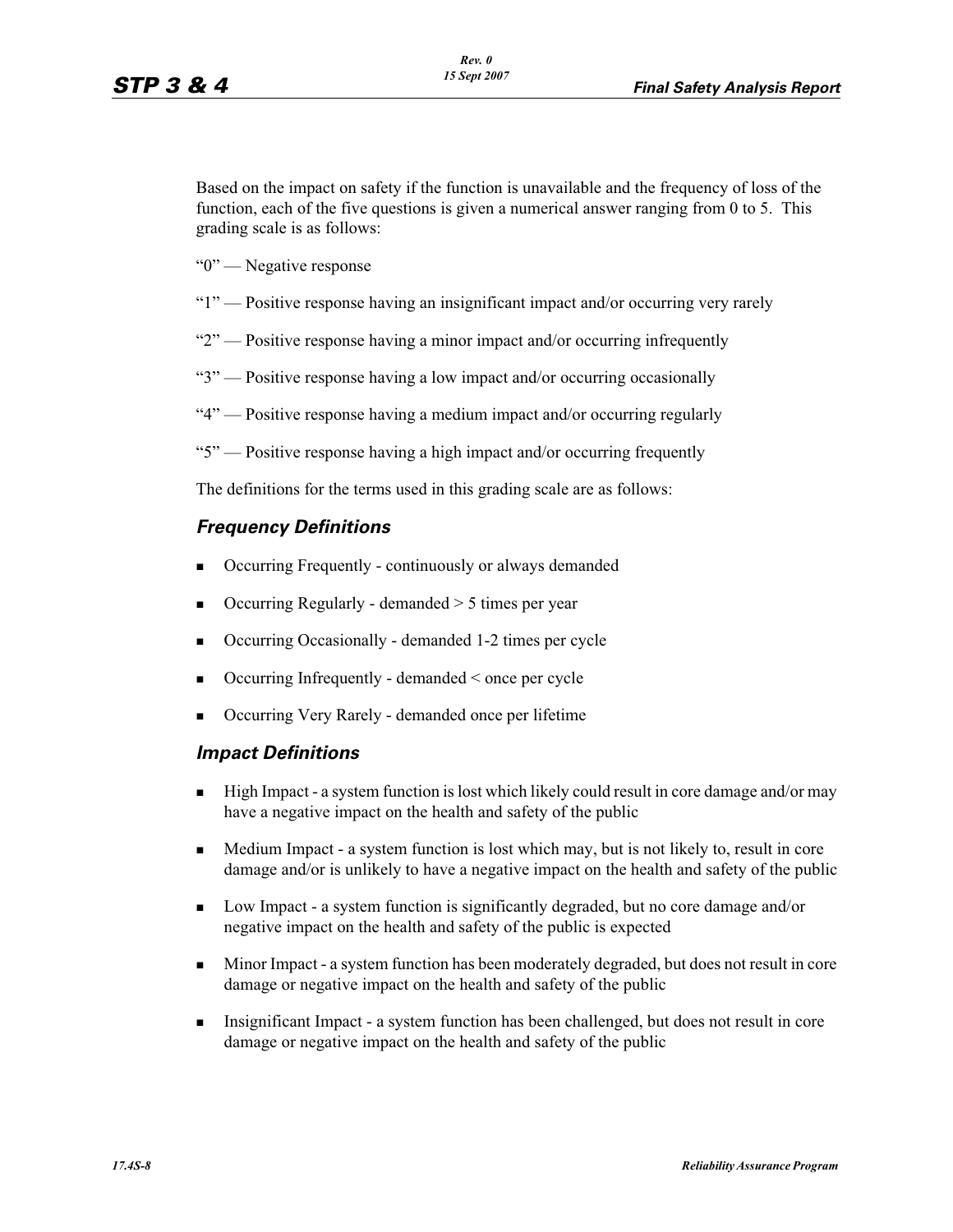Although some of these definitions are quantitative, both of these sets of definitions are applied based on collective judgment and experience.

The numerical values, after weighting, are summed; the maximum possible value is 100. Based on the sum, functions are categorized as follows:

| <b>SCORE RANGE</b> | <b>CATEGORY</b> |  |
|--------------------|-----------------|--|
| $100 - 71$         | HSS             |  |
| $70 - 41$          | MSS             |  |
| $40 - 21$          | LSS             |  |
| $20 - 0$           | NRS             |  |

A function with a low categorization due to a low sum can receive a higher deterministic categorization if any one of its five questions received a high numerical answer. Specifically, a weighted score of 25 on any one question results in an HSS categorization; a weighted score of 15-20 on any one question results in a minimum categorization of MSS; and a weighted score of 9-12 on any one question results in a minimum categorization of LSS. This is done to ensure that a function with a significant risk in one area does not have that risk contribution masked because of its low risk in other areas.

In general, a component is given the same categorization as the highest categorized system function that the component supports. However, a component may be ranked lower than the associated system function based upon diverse and/or multiple independent means available to satisfy the system function.

#### **17.4S.2 Procurement, Fabrication, Construction, and Test Specifications**

Procurement, fabrication, construction, and test specifications for safety-related and nonsafetyrelated SSCs within the scope of RAP are prepared and implemented under the approved QAPD referenced in Section 17.5S. The approved QAPD describes the planned and systematic actions necessary to provide adequate confidence that SSCs will perform satisfactorily in service. These actions are applied to procurement, fabrication construction and test specifications.

Assumptions related to equipment reliability and availability are translated into verifiable attributes, defined characteristics and processes and are included in procurement, fabrication, and construction specifications such that deviations from these attributes, characteristics and processes may be identified and corrected.

Procedures describing equipment selection require consideration of the manufacturer's recommended maintenance activities and the manufacturer's time estimates for accomplishing these activities such that the equipment selected is able to meet availability assumptions while in service, including conservative allowances for unplanned maintenance.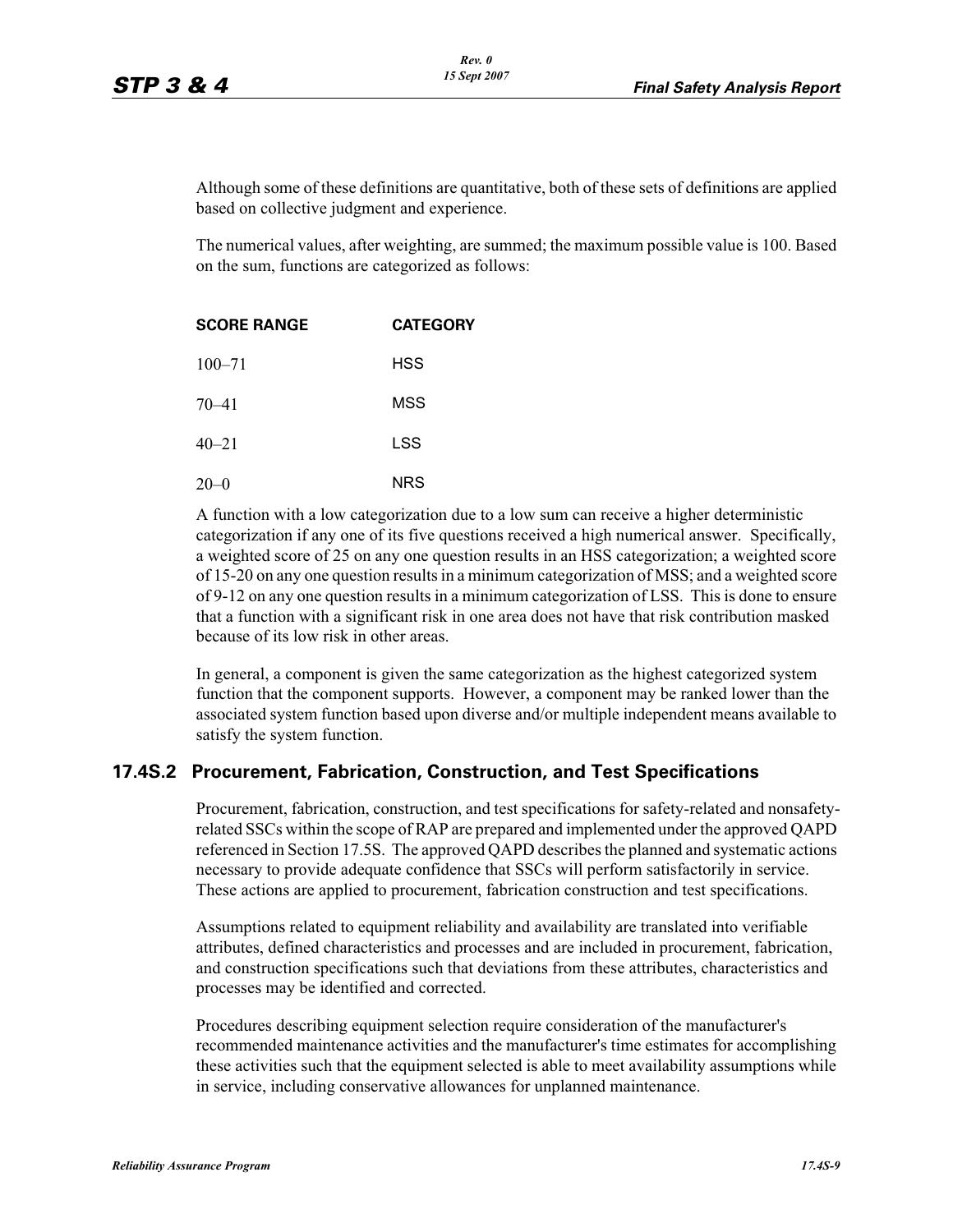Test specifications will describe to the extent practical the actual conditions that will exist when SSCs are called upon to perform their risk significant functions and testing will document proper performance under the specified conditions when these conditions can be practically established in the field. When these conditions can not be duplicated, acceptance will be established based on qualification testing performed by the equipment vendor under controlled conditions.

The approved QAPD, Part II, applies 10 CFR 50 Appendix B requirements to safety-related SSCs. For nonsafety-related SSCs within the scope of RAP, Part III, Section 1 of the QAPD describes the process for selectively applying program controls to those characteristics or critical attributes that render the SSC a significant contributor to plant safety.

Part III, Section 2 of the QAPD specifies the quality requirements required for nonsafety related SSCs credited in mitigating defined events such as Anticipated Transients Without Scram (ATWS) and Station Blackout (SBO). When SSCs are risk significant due to their role in mitigating these defined events then the specified quality requirements for these SSCs will be satisfied. For example the combustion turbine generator (CTG) is in the scope of the RAP due to its importance in reducing the risk associated with SBO. Therefore the CTG will also meet the procurement, test and test control quality requirements described in Regulatory Position 3.5, "Quality Assurance and Specific Guidance for SBO Equipment That Is Not Safety Related," and Appendix A, "Quality Assurance Guidance for Non-Safety Systems and Equipment," in Regulatory Guide 1.155, "Station Blackout."

## **17.4S.3 Quality Assurance Implementation**

Implementation of the QAPD during procurement, fabrication, construction and preoperation testing of SSCs is accomplished in accordance with written instructions, procedures or drawings of a type appropriate to the circumstances and which, where applicable, include quantitative or qualitative acceptance criteria. These procedures are either STPNOC implementing procedures, or supplier implementing procedures governed by a supplier quality program approved by STPNOC.

## **17.4S.4 Maintenance Rule/Operational Programs**

The STPNOC MR program is described in Section 17.6S. Risk significant SSCs identified by reliability assurance activities are included in the MR program as high safety significance (HSS) components (Section 17.6S.1.1.b). The opportunity to judge SSC performance under the MR program is provided by the operational programs discussed in 17.6S.3, "Maintenance Rule Program Relationship With Reliability Assurance Activities."

Many SSCs would meet the criteria to be in the MR program without considerations related to the RAP. In cases where the RAP identifies a high or medium risk SSC that would not otherwise have been in the MR program, then the SSC is added. For those SSCs already in the Technical Specifications (TS), Inservice Inspection (ISI), or Inservice Testing (IST) programs, their performance under these programs is factored into the performance monitoring accomplished under the MR program.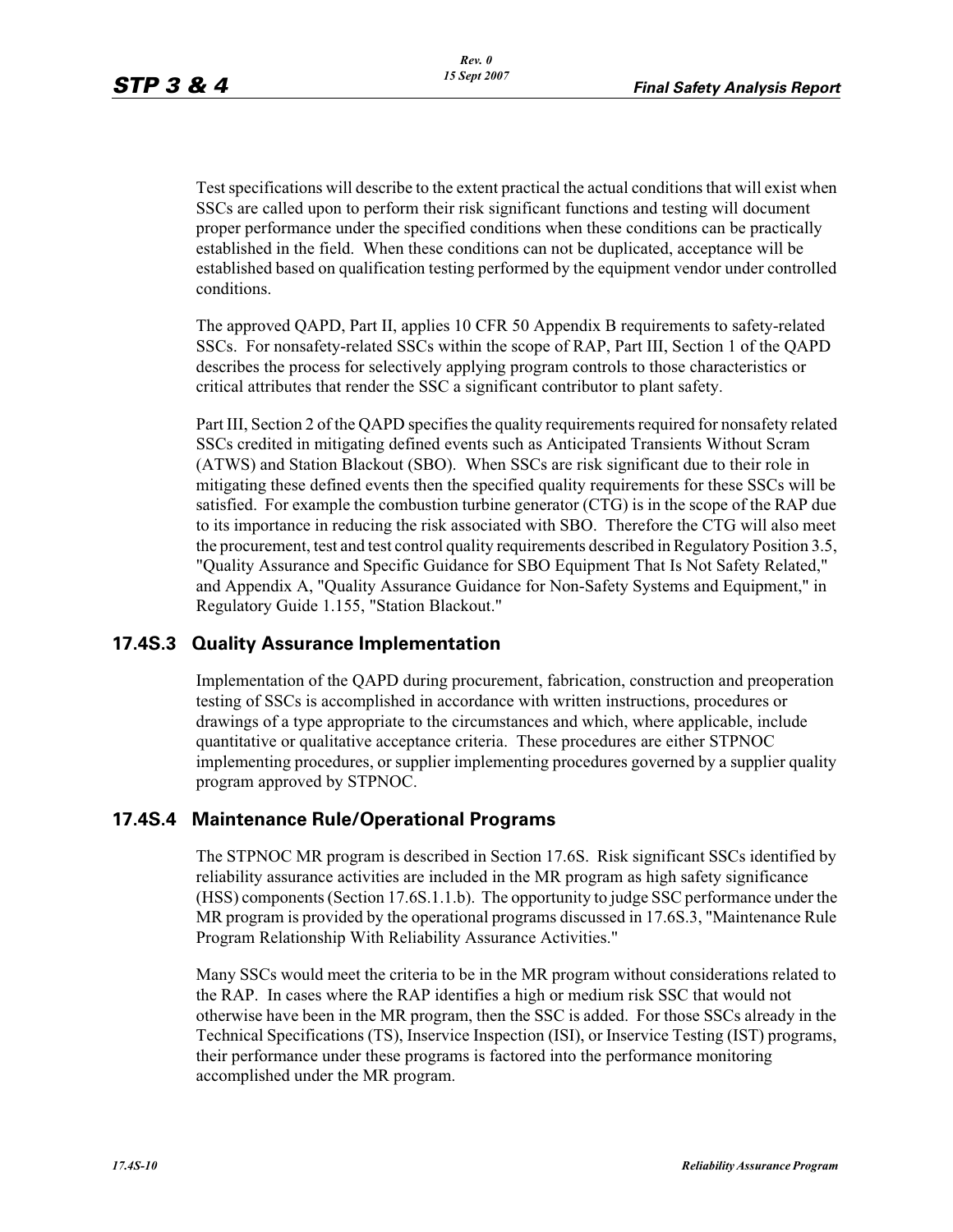In cases where a SSC requires periodic testing or inspection not already accommodated by an existing program, then special provisions will be made to accommodate the necessary testing or inspection; for example in the Preventive Maintenance (PM) program.

#### **17.4S.4.1 Performance Goals**

Reliability performance assumptions for SSCs are established under the MR at two levels of performance monitoring. The first level of performance monitoring (MR (a)(2)) establishes conservative criteria used to judge that SSCs are meeting expected performance objectives. For SSCs the performance monitoring criteria are established consistent with the reliability and availability assumptions used in the PRA. Failure to meet these objectives would trigger performance monitoring at the second level  $(MR (a)(1))$  accompanied by the establishment of specific defined goals to return the component to expected performance levels (Section 17.6S.1.3). These specific defined goals also consider the reliability and availability assumptions used in the PRA.

#### **17.4S.4.2 Feedback of Actual Equipment Performance and Operating Experience**

The feedback mechanism for periodically evaluating reliability assumptions based on actual equipment, train or system performance is realized in the implementation of the MR program. Since the performance monitoring criteria established under the MR program are set consistent with the assumed reliability assumptions used in the PRA, the failure to meet these performance objectives (i.e., equipment , train or system place in MR (a)(1) category) requires an assessment of the assumed reliability as described in 17.4S.4.1 above. This assessment requires that the assumed reliability be reviewed to ensure it is reflective of actual STPNOC and industry performance. The STPNOC process requires review by the Risk Analysis organization to concur that goals have been met before moving a component from an MR  $(a)(1)$  status back to an MR (a)(2) status.

## **17.4S.5 Non-safety SSC Design/Operational Errors**

The process for providing corrective actions for design and operational errors that degrade nonsafety-related SSCs within the scope of RAP is procedurally defined. All SSCs (safetyrelated or nonsafety-related) with risk significance greater than 'low" are entered into the MR program as High Safety Significance (HSS). The STPNOC MR program does not distinguish between a Maintenance Rule Functional Failure (MRFF) and a Maintenance Preventable Functional Failure (MPFF). Therefore, nonsafety-related SSCs that have experienced a MRFF attributable to a design or operating error (i.e. could not have been prevented by maintenance) are corrected using the corrective action process described in the QAPD of Section 17.5S. Under the STPNOC MR program, MRFFs require cause determination (may be an apparent cause determination) and corrective action is implemented to prevent recurrence.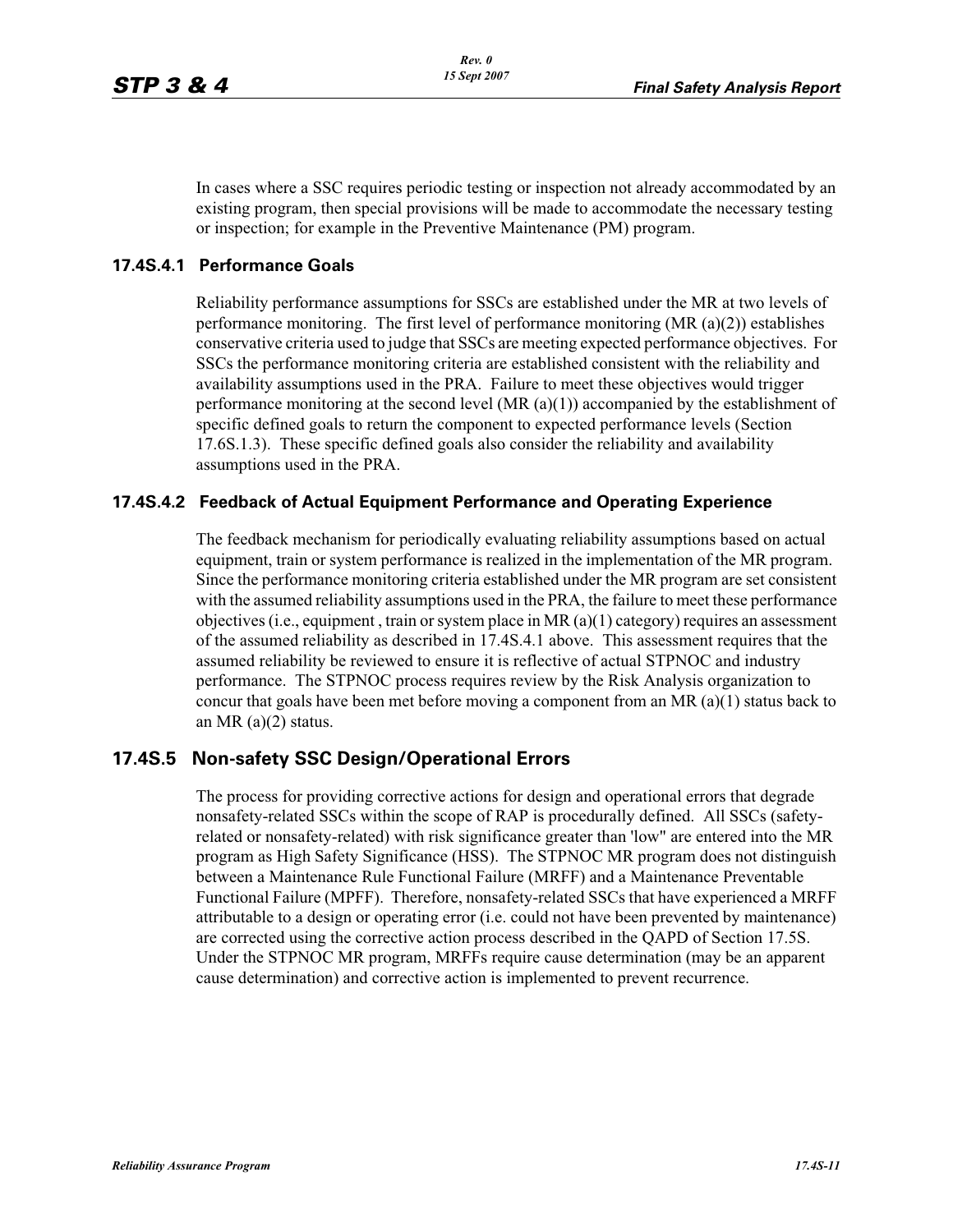## **17.4S.6 Procedure Control**

Implementation of the reliability assurance activities is considered an activity affecting quality and the controls for procedures and instructions used to implement reliability assurance activities are specified in Part II (safety-related) and Part III (nonsafety-related risk significant) of the QAPD. In most cases where a single procedure describes the process for an activity that applies to both safety-related and nonsafety-related components (for example establishing the performance monitoring criteria for the Maintenance Rule or establishing risk significance for SSCs in RAP) a single procedure or procedures that meet the full quality program requirements of Part II will be utilized. For activities such as procurement, nonsafety-related SSCs in the RAP will be governed by Procedure Controls meeting the requirements of Part III, Section 1 of the QAPD.

Part III, Section 2 of the QAPD specifies the quality requirements required for nonsafetyrelated SSCs credited in mitigating defined events such as ATWS and SBO. When SSCs are risk significant due to their role in mitigating these defined events then the specified quality requirements for these SSCs will be satisfied. For example the CTG is in the scope of the RAP due to its importance in reducing the risk associated with SBO. Therefore the CTG will also meet the procedure control quality requirements described in Regulatory Position 3.5, "Quality Assurance and Specific Guidance for SBO Equipment That Is Not Safety Related," and Appendix A, "Quality Assurance Guidance for Non-Safety Systems and Equipment," in Regulatory Guide 1.155, "Station Blackout."

## **17.4S.7 Records**

Implementation of the reliability assurance activities is considered an activity affecting quality and the generation of records associated with this activity will meet the requirements of the QAPD Part II, Section 17 and Part III, Section 1.17.

Records of Expert Panel decisions and supporting documents are retained as QA records in the STP Records Management System (RMS) and consist of:

- -Expert Panel decisions and meeting minutes including dissenting opinions and resolutions
- -Recommendations of the working groups

Each PRA model includes two Reference Models for power operation and shutdown. For each Reference Model documentation is maintained that includes sources of input data, modeling techniques, and assumptions used in the analysis. These documents are maintained in RMS for the life of the plant.

Part III, Section 2 of the QAPD specifies the quality requirements required for nonsafetyrelated SSCs credited in mitigating defined events such as ATWS and SBO. When SSCs are risk significant due to their role in mitigating these defined events then the specified quality requirements for these SSCs will be satisfied. For example the CTG is in the scope of the RAP due to its importance in reducing the risk associated with SBO. Therefore the CTG will also meet the Records requirements described in Regulatory Position 3.5, "Quality Assurance and Specific Guidance for SBO Equipment That Is Not Safety Related," and Appendix A, "Quality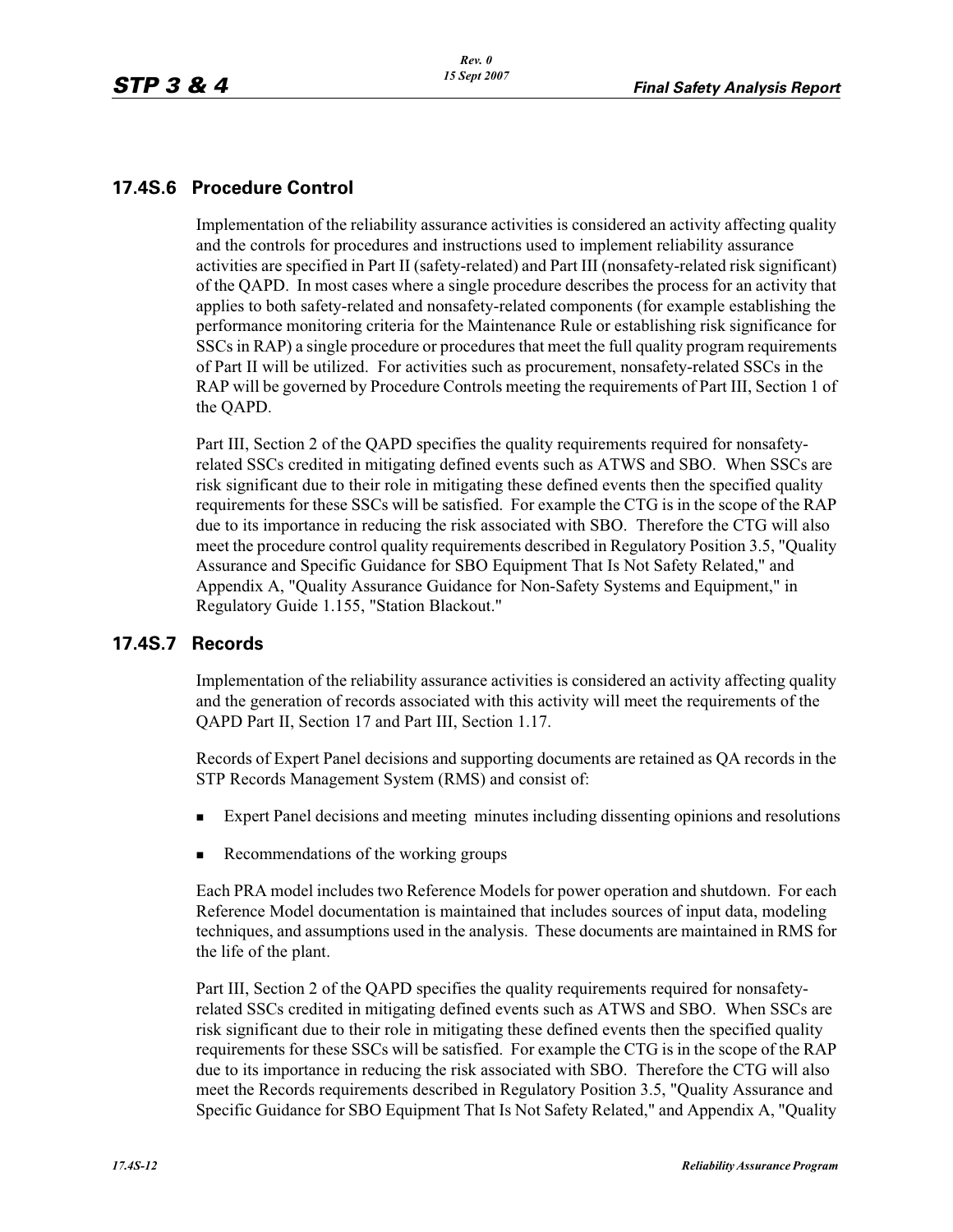Assurance Guidance for Non-Safety Systems and Equipment," in Regulatory Guide 1.155, "Station Blackout."

## **17.4S.8 Corrective Action Process**

Under the STPNOC process for MR implementation, any SSC experiencing a MRFF requires use of the Corrective Action process to document the failure, its cause determination and actions to preclude recurrence. As previously discussed in Section 17.4S.5, this also includes nonsafety-related SSCs.

Other failures of SSCs that are not MRFFs will be documented and corrected as described by the QAPD, Part II, Section 16 and Part III, Section 1.16.

Part III, Section 2 of the QAPD specifies the quality requirements required for nonsafetyrelated SSCs credited in mitigating defined events such as ATWS and SBO. When SSCs are risk significant due to their role in mitigating these defined events then the specified quality requirements for these SSCs will be satisfied. For example the CTG is in the scope of the RAP due to its importance in reducing the risk associated with SBO. Therefore the CTG will also meet the Corrective Action requirements described in Regulatory Position 3.5, "Quality Assurance and Specific Guidance for SBO Equipment That Is Not Safety Related," and Appendix A, "Quality Assurance Guidance for Non-Safety Systems and Equipment," in Regulatory Guide 1.155, "Station Blackout."

#### **17.4S.9 Audit Plans**

The reliability assurance activities are collectively accomplished by programs related to design, procurement, fabrication, construction, preoperational testing, PRA modeling and PRA risk assessment, deterministic evaluations from the expert panel, maintenance rule, Technical Specifications and other operational programs and the corrective action program. These programs are subject to audit as described in the QAPD.

Part III, Section 2 of the QAPD specifies the quality requirements required for nonsafety related SSCs credited in mitigating defined events such as ATWS and SBO. When SSCs are risk significant due to their role in mitigating these defined events then the specified quality requirements for these SSCs will be satisfied. For example the CTG is in the scope of the RAP due to its importance in reducing the risk associated with SBO. Therefore the CTG will also meet the audit requirements described in Regulatory Position 3.5, "Quality Assurance and Specific Guidance for SBO Equipment That Is Not Safety Related," and Appendix A, "Quality Assurance Guidance for Non-Safety Systems and Equipment," in Regulatory Guide 1.155, "Station Blackout."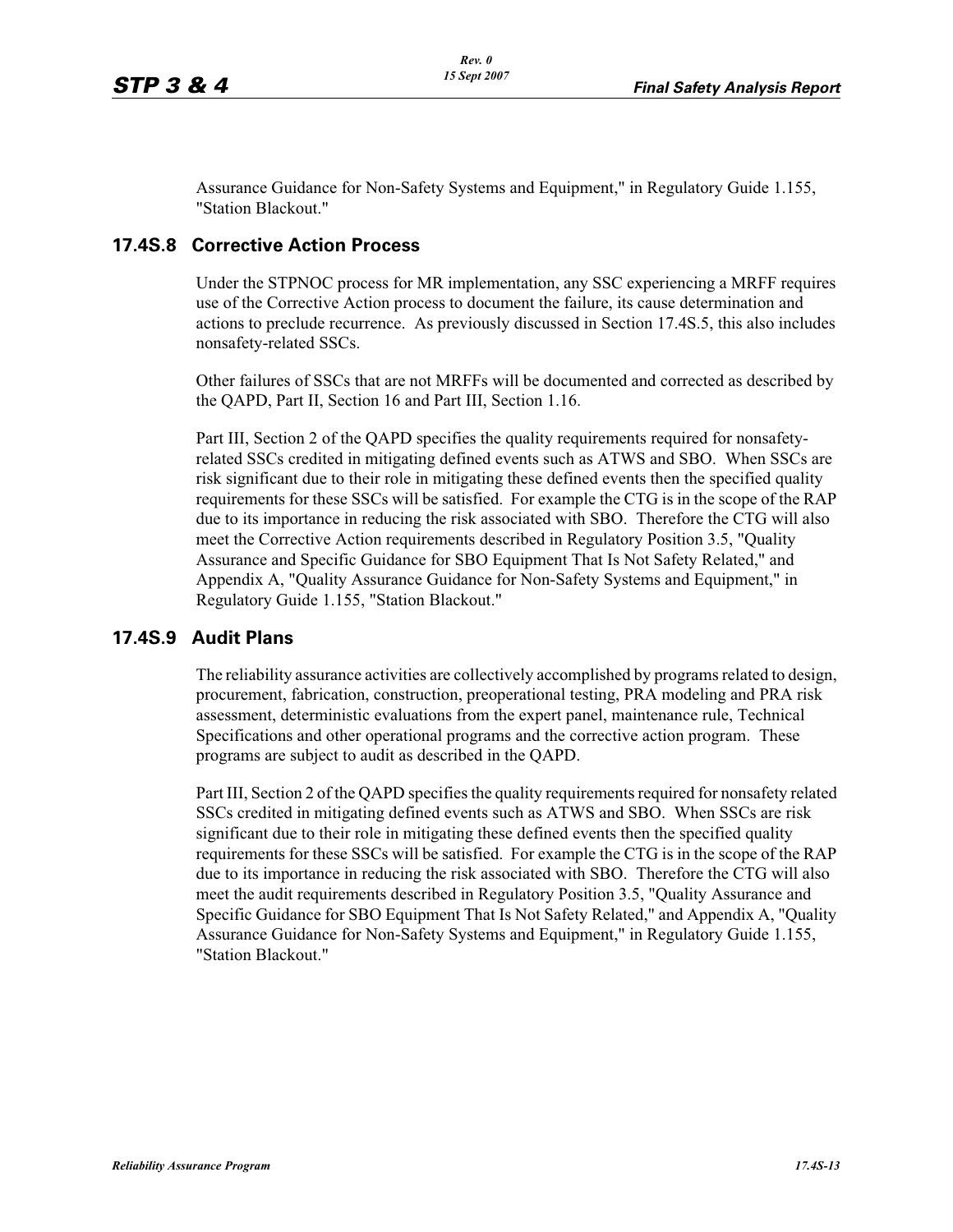## **17.4S.10 COL License Information**

COL License Information Items 17.2, 17.3 and 17.4 are addressed as follows:

## *17.2 Policy and Implementation Procedures for D-RAP:*

It is the policy of STPNOC to ensure that SSC reliability is properly considered and designed into the plant and is implemented through the reactor design, procurement, fabrication, construction, and preoperational test activities and programs. This policy is accomplished within the framework of the Quality Assurance Program Description (QAPD) including the development, approval and control of implementing procedures. Details are provided in Section 17.4S Reliability Assurance Program.

## *17.3 D-RAP Organization:*

See Section 17.4S.1.1 for a discussion of the Organizational elements associated with D RAP and RAP during the Operations phase.

## *17.4 Provisions for Reliability Assurance during Operation:*

The provisions for Reliability Assurance during Operations are described in Section 17.4S Reliability Assurance Program and 17.6S Maintenance Rule.

## **17.4S.11 References**

17.4S-1 SECY 95-132, "Policy and Technical Issues Associated with the Regulatory Treatment of Non-Safety Systems (RTNSS) in Passive Plant Designs (SECY 94- 084).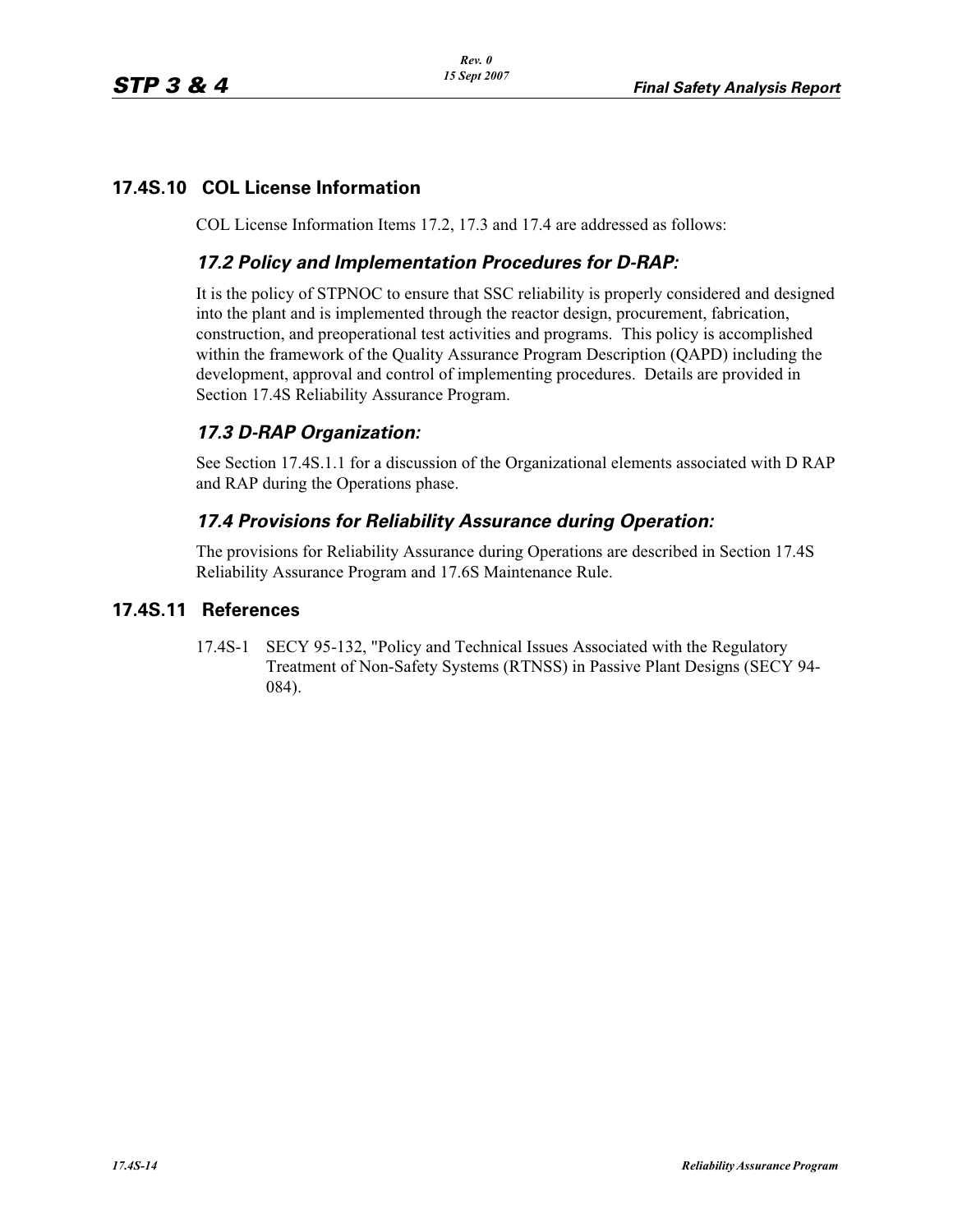

## **Figure 17.4S-1 Reliability Assurance Process**

Note 1: Maintenance Rule program implemented 30 days prior to fuel load

Note 2: Working group(s) are chaired by an Expert Panel member